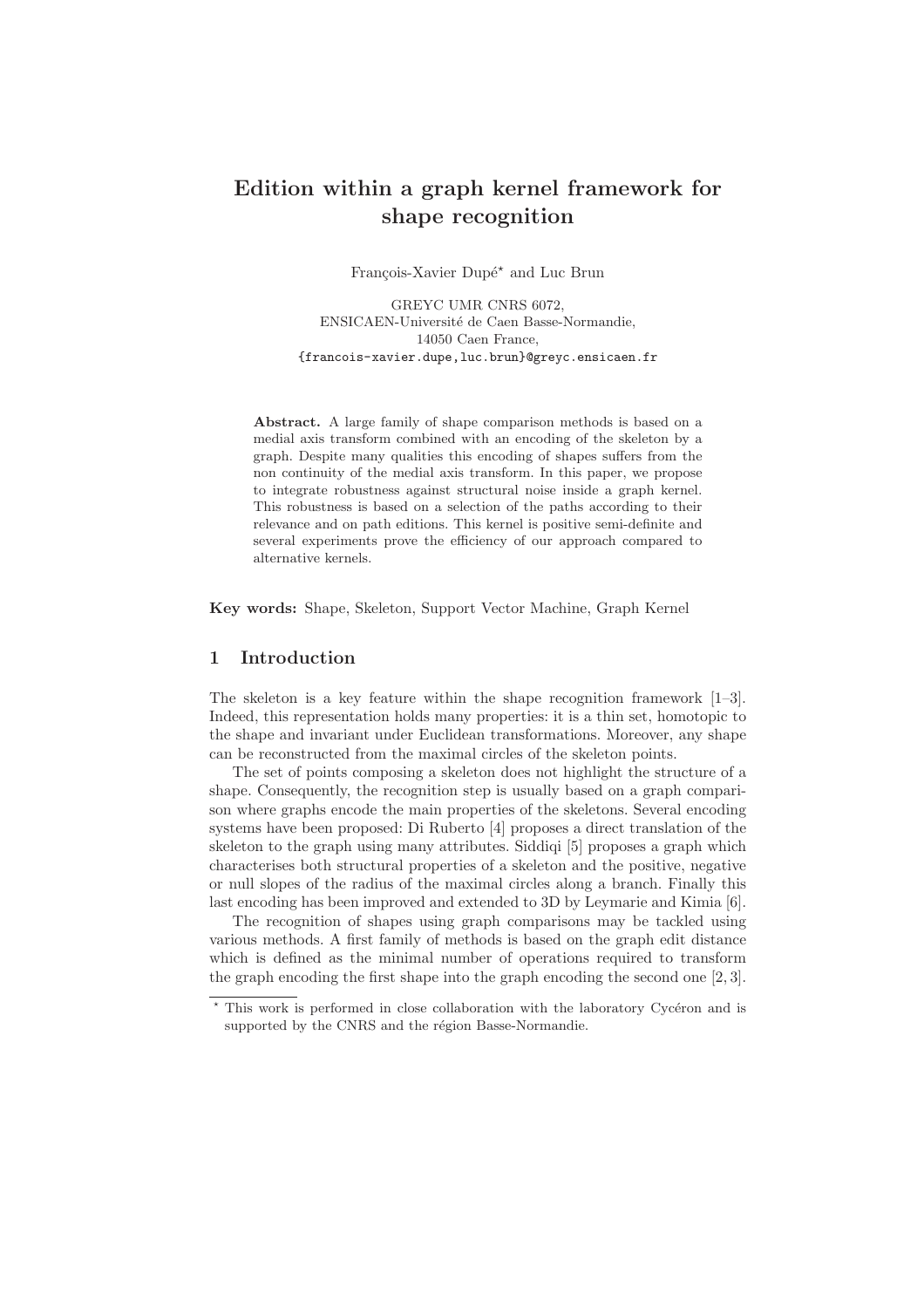Another method, introduced by Pelillo [1], transforms graphs into trees and then models the tree matching problem as a maximal clique problem within a specific association graph. A last method proposed by Bai and Latecki [7] compares paths between end-node (node with only one neighbor) after a matching task on the end-nodes. Contrary to previously mentioned approaches this last method can deal with loops and may thus characterize holed shapes.

All the above methods perform in the graph space which almost contains no mathematical structure. This forbids many common mathematical tools like the mean graph of a set which has to be replaced by its median. A solution consists to project graphs into a richer space. Graph kernels provide such an embedding: by using appropriate kernels, graphs can be mapped either explicitly or implicitly into a vector space whose dot product corresponds to the kernel function.

Most famous graph kernels are the random walk kernel, the marginalized graph kernel and the geometric kernel [8]. A last family of kernels is based on the notion of bag of paths [9]. These methods describe each graph by a subset of its paths, the similarity between two graphs being deduced from the similarities between their paths. Path similarity is based on a comparison between the edges and nodes attributes of both paths.

However, skeletonization is not a continuous process and small perturbations of a shape may produce ligatures and spurious branches. Graph kernels may in this case lead to inaccurate comparisons. Neuhaus and Bunke have proposed several kernels (e.g. [10]) based on the graph edit distance in order to reduce the influence of graph perturbations. However the graph edit distance does not usually fulfills all the properties of a metric and the design of a definite positive kernel from such a distance is not straightforward. Our approach is slightly different. Indeed, instead of considering a direct edit distance between graphs, our kernel is based on a rewriting process applied on the bag of paths of two graphs. The path rewriting follows the same basic idea than the string edit distance but provides a definite positive kernel between paths.

This paper follows a first contribution [11] where we introduced the notion of path rewriting within the graph kernel framework. It is structured as follows: first, we recall how to construct a bag of path kernel [9, 11] (Section 2). Then, we propose a graph structure (Section 3) which encodes both the structure of the skeleton and its major characteristics. This graph contains a sufficient amount of information for shape reconstruction. We then extend the edition operations (Section 4) by taking into account all the attributes and by controlling the effect of the edition on them. Finally, we present experiments (Section 5) in order to highlight the benefit of the edition process.

# 2 Bag of path kernel

Let us consider a graph  $G = (V, E)$  where V denotes the set of vertices and  $E \subset V \times V$  the set of edges. A bag of paths P associated to G is defined as a set of paths of G whose cardinality is denoted by  $|P|$ . Let us denote by  $K_{path}$ a generic path kernel. Given two graphs  $G_1$  and  $G_2$  and two paths  $h_1 \in P_1$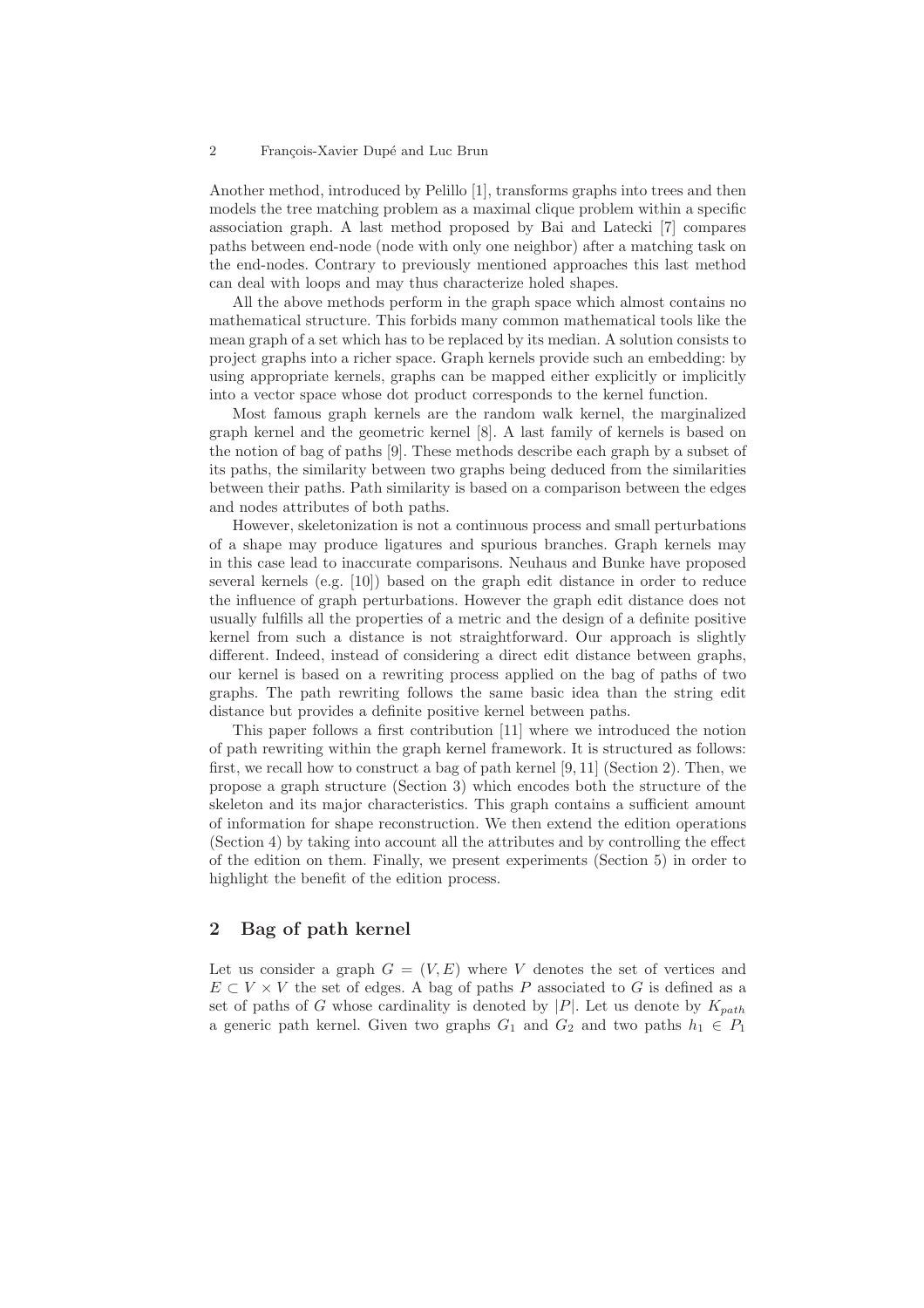

Fig. 1. (a) Separating two sets using one-class SVM. The symbols  $(w_1,\rho_1)$  and  $(w_2,\rho_2)$ denote the parameters of the two hyperplanes which are represented by dashed lines. Influence of small perturbation on the skeleton (in black)  $((b),(c)$  and  $(d))$ .

and  $h_2 \in P_2$  of respectively  $G_1$  and  $G_2$ ,  $K_{path}(h_1,h_2)$  may be interpreted as a measure of similarity between  $h_1$  and  $h_2$ . The aim of a bag of path kernel consists to aggregate all these local measures between pairs of paths into a global similarity measure between the two graphs. Such a kernel differs from random walk kernels where all the paths of the two graphs are compared.

#### 2.1 Change Detection Kernel

Desobry [12] proposed a general approach for the comparison of two sets which has straightforward applications in the design of a bag of path kernel (bags are sets). The two bags are modelled as the observation of two sets of random variables in a feature space.

Desobry proposes to estimate a distance between the two distributions without explicitly building the pdf of the two sets. The considered feature space is based on a normalised kernel  $(K(h, h') = K_{path}(h, h') / \sqrt{(K_{path}(h, h) K_{path}(h', h'))}).$ Using such a kernel we have  $||h||_K^2 = K(h,h) = 1$  for any path. The image in the feature space of our set of paths lies thus on an hypersphere of radius 1 centered at the origin (Fig. 1(a)). Using the one-class  $\nu$ -SVM, we associate a set of paths to a region on this sphere. This region corresponds to the density support estimate of the set of paths' unknown pdf.

Once the two density supports are estimated, the one-class SVM yields  $w_1$ (resp.  $w_2$ ), the mean vector, and  $\rho_1$  (resp.  $\rho_2$ ), the ordinate at the origin, for the first bag (resp. the second bag). In order to compare the two mean vectors  $w_1$ and  $w_2$ , we define the following distance function:

$$
d_{mean}(w_1, w_2) = \arccos\left(\frac{w_1^t K_{1,2} w_2}{\|w_1\| \|w_2\|}\right),\tag{1}
$$

where  $K_{1,2}(i,j) = K(h_i, h_j)$ ,  $h_i \in P_1$ ,  $h_j \in P_2$  and  $w_1^t K_{1,2} w_2$  is the scalar product between  $w_1$  and  $w_2$ . This distance corresponds to the angle  $\alpha$  between the two mean vectors  $w_1$  and  $w_2$  of each region (Fig. 1(a)). Then we define the kernel between two bags of path  $P_1$  and  $P_2$  as 1) the product of a Gaussian RBF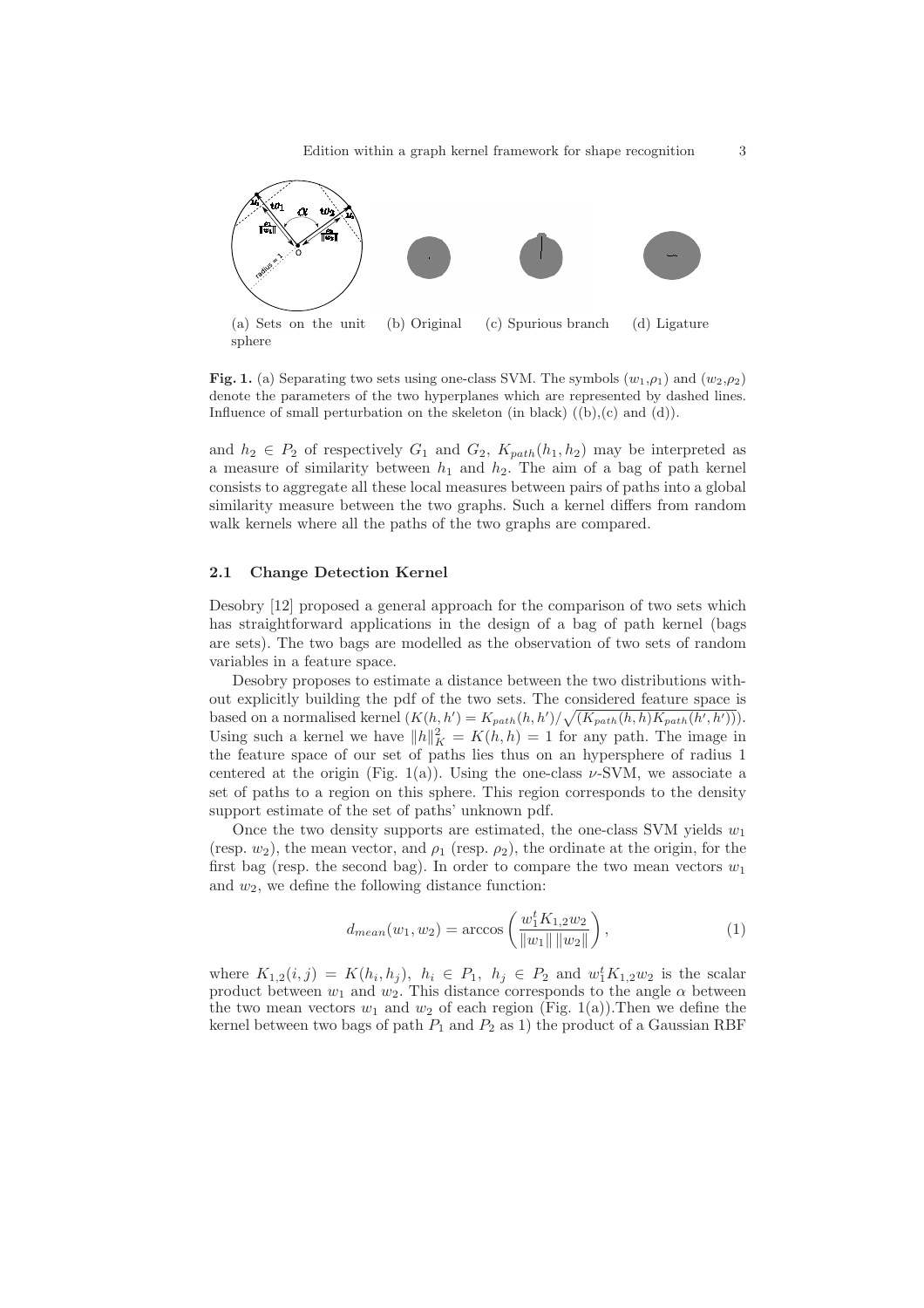kernel associated to  $d_{mean}(w_1, w_2)$  and 2) a Gaussian RBF kernel associated to the difference between the two coordinates at the origin  $(\rho_1$  and  $\rho_2)$ :

$$
K_{change}(P_1, P_2) = \exp\left(\frac{-d_{mean}^2(w_1, w_2)}{2\sigma_{mean}^2}\right) \exp\left(\frac{-(\rho_1 - \rho_2)^2}{2\sigma_{origin}^2}\right). \tag{2}
$$

Finally, we define the kernel between two graphs  $G_1, G_2$  as the kernel between their two bags of path:  $K_{change}(G_1, G_2) = K_{change}(P_1, P_2)$ .

The distance between the mean vectors is a metric based on a normalized scalar product combined with arccos which is bijective on  $[0, 1]$ . However, the relationship between the couple  $(w, \rho)$  and the bag of path being not bijective, the final kernel between bags is only semi positive-definite [13]. Though, in all our experiments run so far the Gram matrices associated to the bags of paths were positive-definite.

#### 2.2 Path kernel

The above bag of path kernel is based on a generic path kernel  $K_{path}$ . A kernel between two paths  $h_1 = (v_1, \ldots, v_n)$  and  $h' = (v'_1, \ldots, v'_p)$  is classically [14] built by considering each path as a sequence of nodes and a sequence of edges. This kernel denoted  $K_{classic}$  is defined as 0 if both paths have not the same size and as follows otherwise:

$$
K_{classic}(h, h') = K_v(\varphi(v_1), \varphi(v'_1)) \prod_{i=2}^{|h|} K_e(\psi(e_{v_{i-1}v_i}), \psi(e_{v'_{i-1}v'_i})) K_v(\varphi(v_i), \varphi(v'_i)), \quad (3)
$$

where  $\varphi(v)$  and  $\psi(e)$  denote respectively the vectors of features associated to the node v and the edge e. The terms  $K_v$  and  $K_e$  denote two kernels for respectively node's and edge's features. For the sake of flexibility and simplicity, we use Gaussian RBF kernels based on the distance between the attributes defined in section 3.2.

## 3 Skeleton-based graph

## 3.1 Graph representations

Medial-axis based skeleton are built upon a distance function whose evolution along the skeleton is generally modeled as a continuous function. This function presents important changes of slope mainly located at the transitions between two parts of the shape. Based on this remark Siddiqi and Kimia distinguish three kind of branches within the shock graph construction scheme [2]: branches with positive, null or negative slopes. Nodes corresponding to these slope transitions are inserted within the graph. Such nodes may thus have a degree 2. Finally, edges are directed using the slope sign information.

Compared to the shock graph representation, we do not use oriented edges since small positive or negative values of the slope may change the orientation of an edge and thus alter the graph representation. On the other hand our set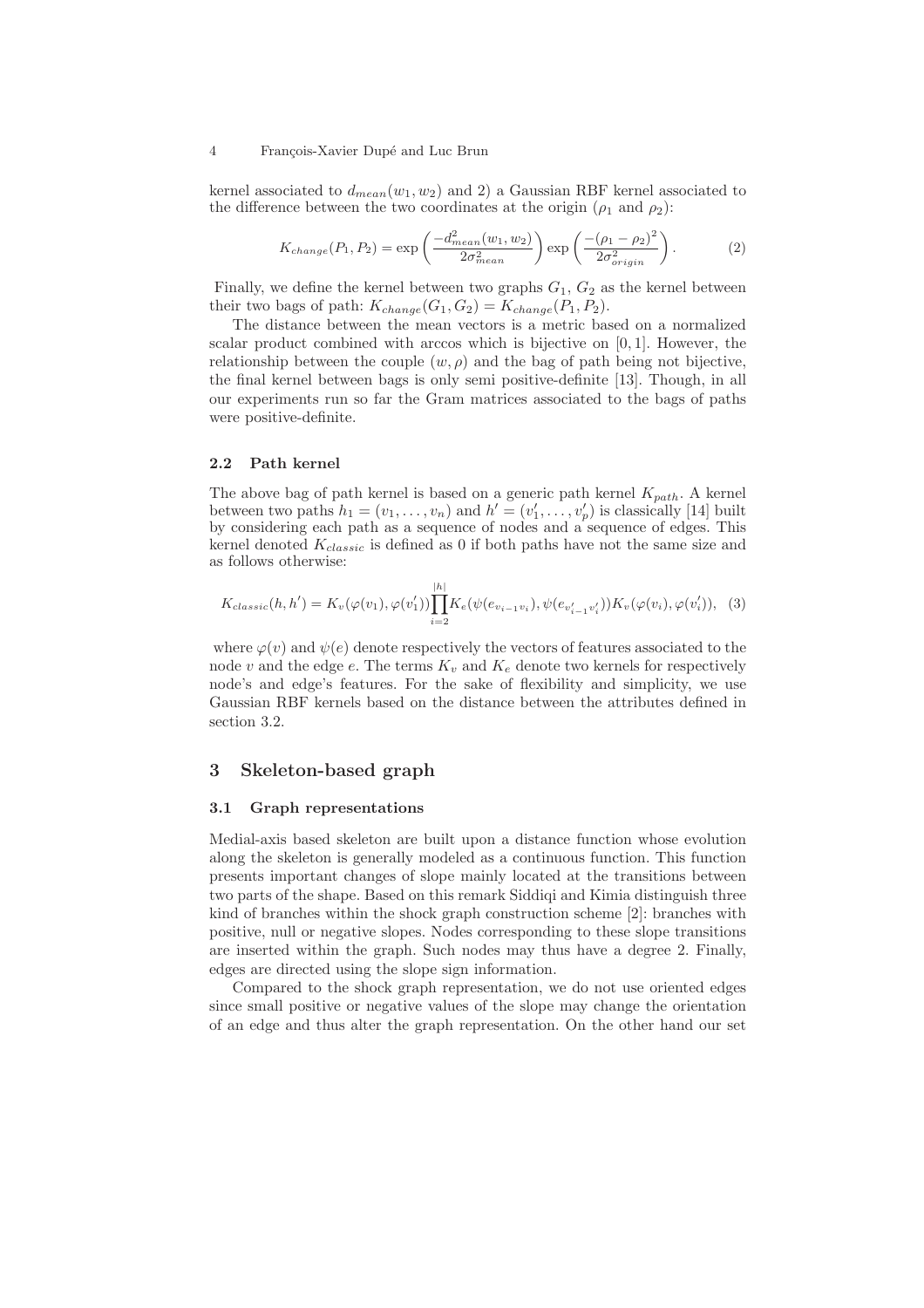of nodes corresponds to junction points and to any point encoding an important change of slope of the radius function. Such a significant change may encode a change from a positive to a negative slope but also an important change of slope with a same sign (Fig.  $2(a)$ ). Encoding these changes improves the detection of the different parts of the shape. The main difficulty remains the detection of the slope changes due to the discrete nature of the data. The slopes are obtained using regression methods based on first order splines [15]. These methods are robust to discrete noise and first order splines lead to a continuous representation of the data. Moreover, such methods intrinsically select the most significant slopes using a stochastic criterion. Nodes encoding slope transitions are thus located at the junctions (or knot) between first order splines.

#### 3.2 Attributes

The graph associated to a shape only provides information about its structural properties. Additional geometrical properties of the shape may be encoded using node and edge attributes. From a structural point of view, a node represents a particular point inside the shape skeleton and an edge a branch. However, a branch also represents the set of points of the shape which are closer to the branch than any other branch. This set of points is defined as the influence zone of the branch and can be computed using SKIZ transforms [16].

Descriptors computed from the influence zone are called local, whilst the ones computed from the whole shape are called global. In [3] Goh introduces this notion and points out that an equilibrium between local and global descriptors is crucial for the efficiency of a shape matching algorithm. Indeed local descriptors provide a robustness against occlusions, while global ones provide a robustness against noise.

We have thus selected a set of attributes which provides an equilibrium between local and global features. Torsello in [17] proposes as edge attribute an approximation of the perimeter of the boundary which contributes to the formation of the edge, normalized by the approximated perimeter of the whole shape. Suard proposes [9] as node attribute the distance between the node position and the gravity center of the shape divided by the square of the shape area. These two attributes correspond to our global descriptors.

Goh proposes several local descriptors [3] for edges based on the evolution of the radius of the maximal circle along a branch. For each point  $(x(t),y(t))$ of a branch,  $t \in [0, 1]$ , we consider the radius  $R(t)$  of its maximal circle. In order to normalize the data, the radius is divided by the square root of the area of the influence zone of the branch. We also introduce  $\alpha(t)$ , the angle formed by the tangent vector at  $(x(t),y(t))$  and the x-axis. Then we consider  $(a_k)_{k\in\mathbb{N}}$ and  $(b_k)_{k\in\mathbb{N}}$  the coefficients of two regression polynomials that fit respectively  $R(t)$  and  $\alpha(t)$  in the least square sense. If both polynomials are of sufficient orders, the skeleton can be reconstructed from the graph and so the shape (Section 1). Following Goh [3], our two local descriptors are defined by:  $\sum_k a_k/k$  and  $\sum_k b_k/k$ .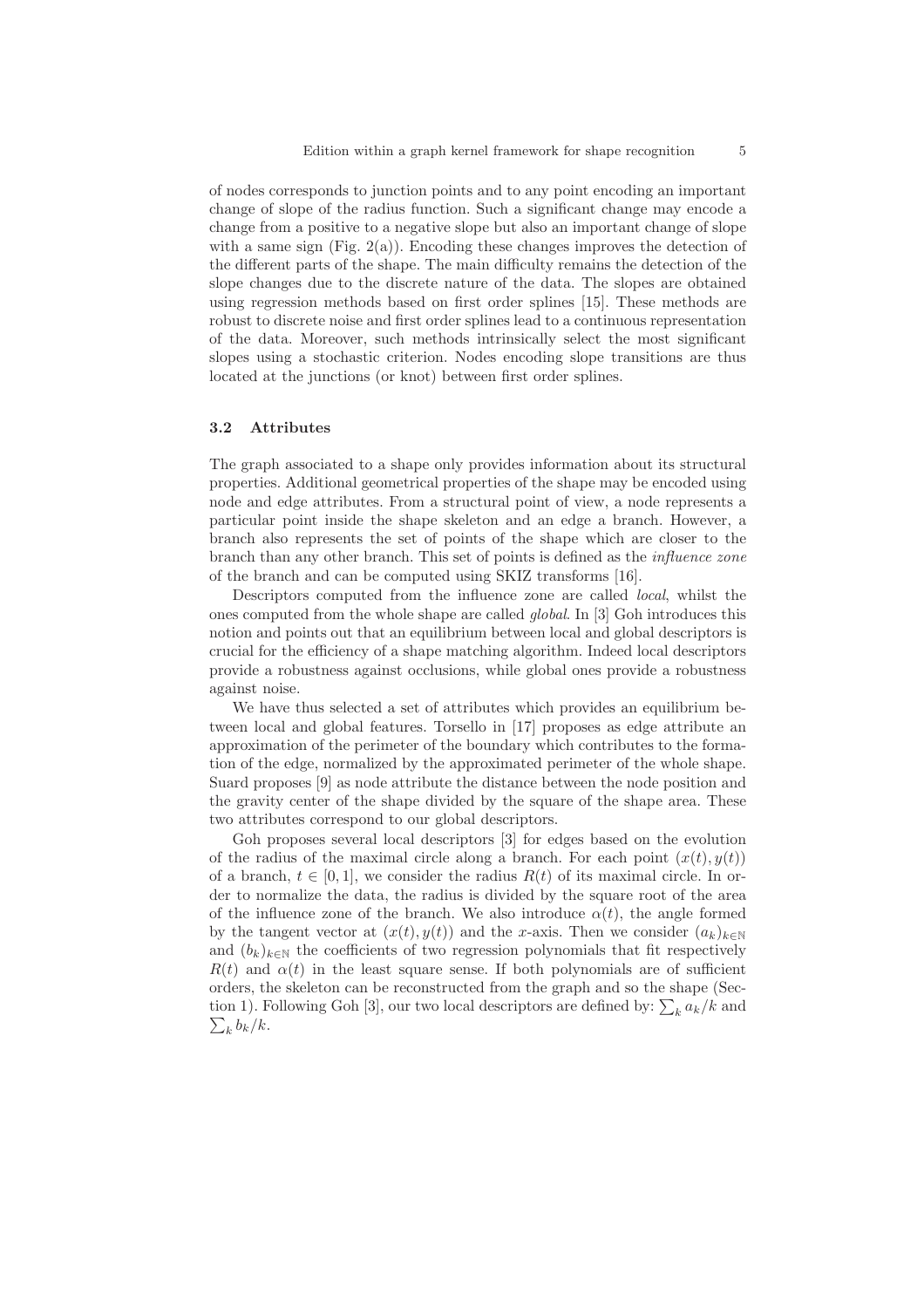

Fig. 2. Slope detection (a) and edition of paths (b).

The distance associated to each attribute is defined as the absolute value of the difference between the values a and b of the attribute:  $d(a, b) = |a - b|$ . As the attributes are normalized , the distances are invariant to change of scale and rotation. Such distances are used to define the Gaussian RBF kernels  $(\exp\left(\frac{-d^2(...)}{2\sigma^2}\right))$ used to design  $K_{path}$  (Section 2.2).

# 4 Hierarchical Kernels

The biggest issue with skeleton-based graph representation is the non-negligible effect of small perturbations on the shape [2]: Fig. 1 shows two deformations of the skeleton of a circle (Fig. 1(b)) one induced by a small bump (Fig. 1(c)) and one by an elongation (Fig. 1(d)). On complex shapes, severe modifications of the graphs may occur and lead to inaccurate comparisons.

From a structural point of view, perturbations like bumps (Fig.  $1(c)$ ) create new nodes and edges. In contrast, the principal effect of an elongation  $(Fig. 1(d))$ is either the addition of an edge inside the graph or the extension of an existing edge. So shape noise mainly induces two effects on paths: addition of nodes (Fig.  $1(c)$ ) and addition of edges (Fig.  $1(d)$ ). This leads to the two editions operations: node suppression and edge contraction. Note that, as the compared structure are paths, the relevance of these operations should be evaluated according to the path under study.

## 4.1 Elementary operations on path

The node suppression operation removes a node from the path and all the graph structures that are connected to this path by this node. Within the path, the two edges incident to the nodes are then merged. This operation corresponds to the removal of a part of the shape: for example, if we remove the node 2 in Fig. 2(b1), a new shape similar to Fig. 2(b2) is obtained.

The *edge contraction* operation contracts an edge and merges its two extremity nodes. This results in a contraction of the shape: for example, if we contract the edge  $e_{1,2}$  of the shape in Fig. 2(b1) then the new shape will be similar to Fig. 2(b3).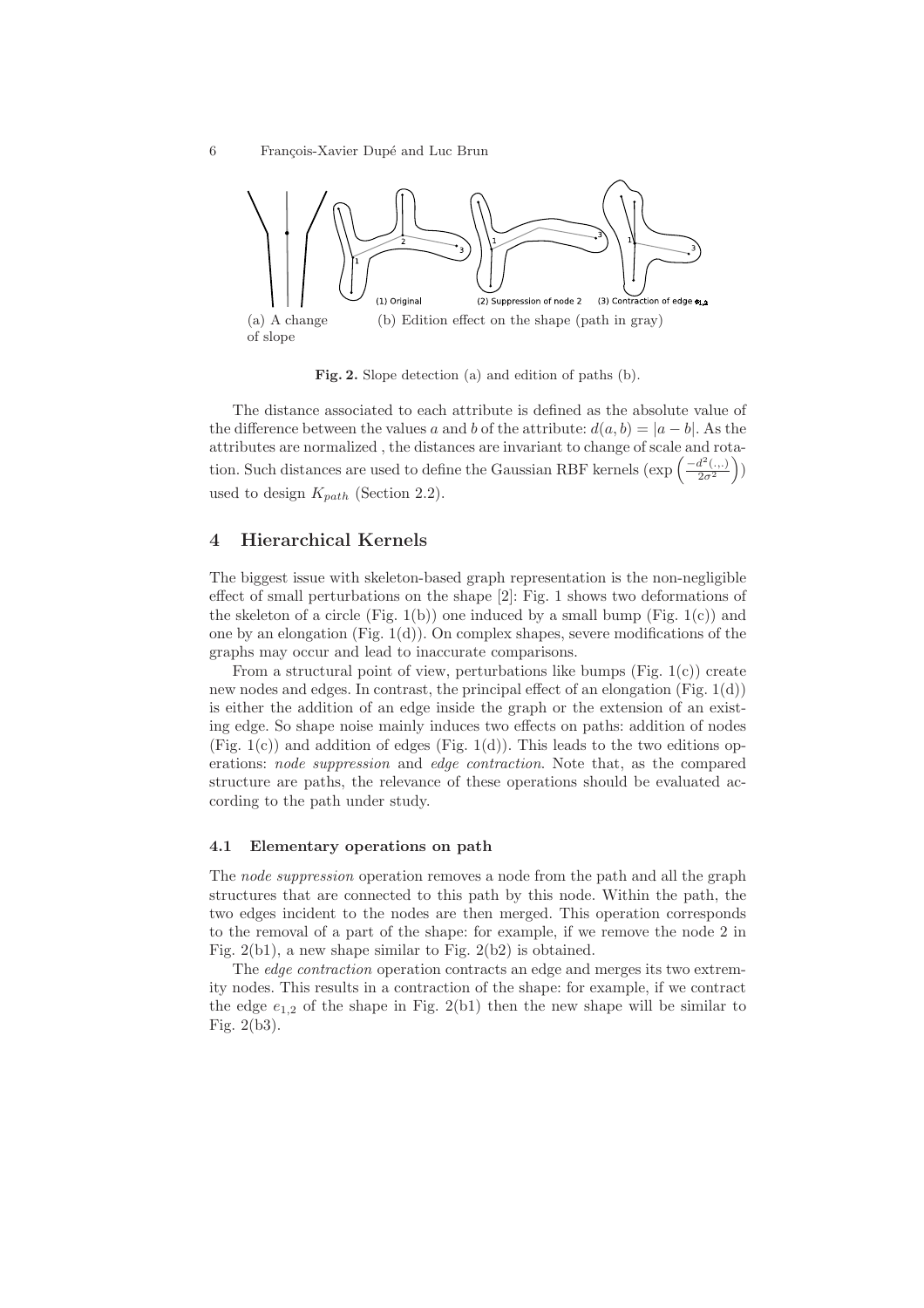Since each operation is interpreted as a shape transformation, the global descriptors must be updated. From this point of view our method may be considered as a combination of the methods of Sebastian [2] and Goh [3] who respectively use local descriptors with edit operations and both local and global descriptors but without edit operations.

## 4.2 Edition cost

In order to select the appropriate operation, an edition cost is associated to each operation. Let us consider an attribute weight associated to each edge of the graph which encodes the relevance of its associated branch. We suppose that this attribute is additive: the weight of two consecutive edges along a path is the sum of both weights.

Note that, we consider the maximal spanning tree  $T$  of the graph  $G$ . As skeletonization is an homotopic transform, a shape with no hole yields  $T = G$ . Let us consider a path  $h = (v_1, \ldots, v_n)$  within T. Now, an edition cost is assigned to both operations within h:

– Let us consider a node  $v_i$ ,  $i \in \{2, ..., n-1\}$  of the path h (extremity nodes are not considered). The cost of the node suppression operation on  $v_i$  must reflect two of its properties: 1) the importance of the sub-trees of  $T$  connected to the path by  $v_i$  and 2) the importance of the slope changes (Section 3.1) between the two branches respectively encoded by the edges  $e_{v_{i-1}v_i}$  and  $e_{v_i v_{i+1}}$ .

The relevance of a sub-tree is represented by its total weight: for each neighbor v of  $v_i, v \notin h$ , we compute the weight  $W(v)$  defined as the addition of the weight of the tree rooted on v in  $T \setminus \{e_{v_i v}\}\$  and the weight of  $e_{v_i v}$ . This tree is unique since  $T$  is a tree. The weight of the node  $v_i$  is then defined as the sum of weights  $W(v)$  for all neighbors v of  $v_i$  ( $v \notin h$ ) and is denoted by  $\omega(v_i)$ .

We encode the relevance of a slope change by the angle  $\beta(v_i)$  formed by the slope vectors associated to  $e_{v_{i-1}v_i}$  and  $e_{v_iv_{i+1}}$ . An high value of  $\beta(v_i)$  encodes a severe change of slopes and conversely. Since slopes are approximated using first-order polynomials (section 3.1), the angle  $\beta(v_i)$  is given by  $\beta(v_i)$  =

arccos  $\left( \frac{1+a_1*a'_1}{\sqrt{1+a_1^2}\sqrt{1+a_1^{'2}}} \right)$ where  $a_1$  and  $a'_1$  are the first order coefficients of the regression polynomials.

Finally the edition cost of the suppression of a node is defined by  $(1 \gamma \psi(v_i) + \gamma \beta(v_i) / \pi$ , where  $\gamma$  is a tuning variable.

– The cost of the edge contraction operation encodes the importance of the edge inside the graph  $T$ , this is the purpose of the weight. So, the edition cost of contracting an edge is defined as its weight.

Concerning weight any additive measure encoding the relevance of a skeleton's branch may be used. We choose to use the normalized perimeter as computed by Torsello [17], because of its resistance to noise on the shape boundary.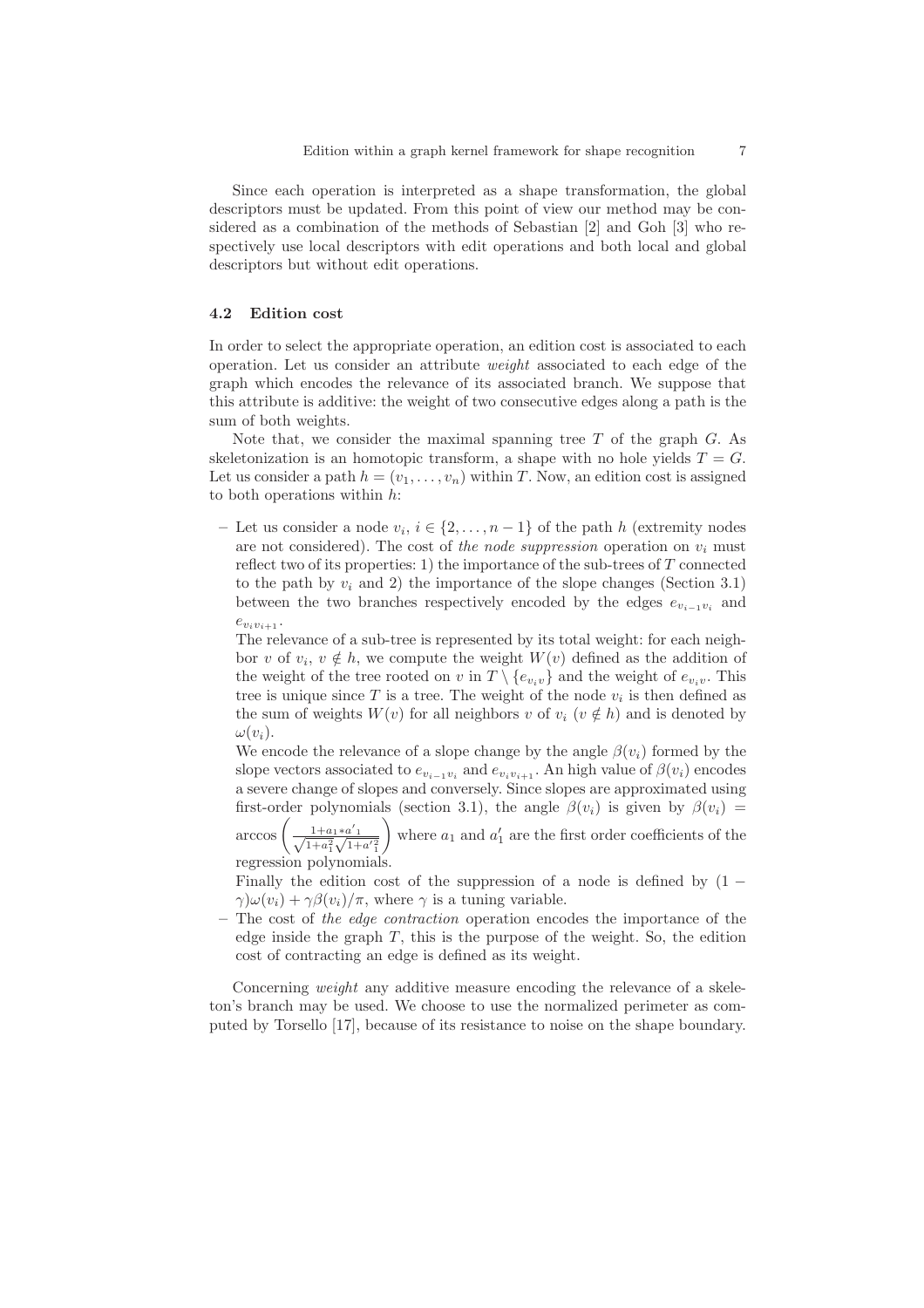#### 4.3 Edition path kernel

Let us denote by  $\kappa$  the function which applies the cheapest operation on a path and D the maximal number of reductions. The successive applications of the function  $\kappa$  associate to each path h a sequence of reduced paths  $(h, \kappa(h), \ldots,$  $\kappa^{D}(h)$ ). Each  $\kappa^{k}(h)$  is associated to a cost:  $cost_{k}(h)$  defined as the sum of the costs of the k operations yielding  $\kappa^k(h)$  from h. Using  $K_{classic}$  for the path comparison, we define the kernel  $K_{edit}$  as a sum of kernels between reduced paths. Given two paths h and h', the kernel  $K_{edit}(h, h')$  is defined as:

$$
K_{edit}(h, h') = \frac{1}{D+1} \sum_{k=0}^{D} \sum_{l=0}^{D} \exp\left(-\frac{\text{cost}_k(h) + \text{cost}_l(h')}{2\sigma_{cost}^2}\right) K_{classic}(\kappa^k(h), \kappa^l(h')), \tag{4}
$$

where  $\sigma_{cost}$  is a tuning variable. This kernel is composed of two parts: a scalar product of the edition costs in a particular space and a path kernel. For a small value of  $\sigma_{cost}$  the behavior of the kernel will be close to  $K_{classic}$  as only low editions cost will contribute to  $K_{edit}(h, h')$ . Conversely, for a high value every editions will contribute to  $K_{edit}(h, h')$  with an approximately equal importance.

The kernel  $K_{classic}$  is a tensor product kernel based on positive-definite kernels (Section 2.2), so it is positive-definite. The kernel over edition costs is constructed from a scalar product and is thus positive-definite. These two last kernels form a tensor product kernel. Finally  $K_{edit}$  is proportional (by a factor  $D+1$ ) to a  $R$ -convolution kernel [18, Lemma 1], thus this kernel is positive-definite.

## 5 Experiments

For the following experiments, we defined the importance of a path as the sum of the weights of its edges. For each graph, we first consider all its paths composed of at most 7 nodes and we sort them according to their importance using a descending order. The bag of paths is then constructed using the first 5 percent of the sorted paths. For all the experiments, the tuning variable of the deformation cost  $\gamma$  (Section 4.2) is set to 0.5.

The first experiment consists in an indexation of the shapes using the distances induced by the kernels, i.e.  $d(G, G') = k(G, G) + k(G', G') - 2k(G, G')$ where k is a graph kernel. The different  $\sigma$  of the attributes RBF kernels involved in  $K_{classic}$  (Section 3.2) are fixed as follows:  $\sigma_{perimeter} = \sigma_{radius}$  $\sigma_{orientation} = 0.1$  and  $\sigma_{gravity\ center} = 0.2$ . Note that  $K_{classification}$  constitutes the basis of all the kernels defined below. The parameters of  $K_{change}$  are set to:  $\sigma_{mean} = 1.0$ ,  $\sigma_{origin} = 20$  and  $\nu = 0.9$ . The maximal number of editions is fixed to 6. Let us consider the class tool from the LEMS database [19] of 99 shapes with 11 elements per class. Two kind of robustness are considered: robustness against ligatures and perturbations and robustness against erroneous slope nodes. Ligatured skeletons of the shapes are created by varying the threshold parameter  $\zeta$  of the skeletonization algorithm [17], high values lead to ligatured skeletons while low value tend to remove relevant branches. Skeletons with erroneous slope nodes are created by varying the parameter of our slope detection algorithm. This detection is based on the BIC criterion which uses the standard error of the noise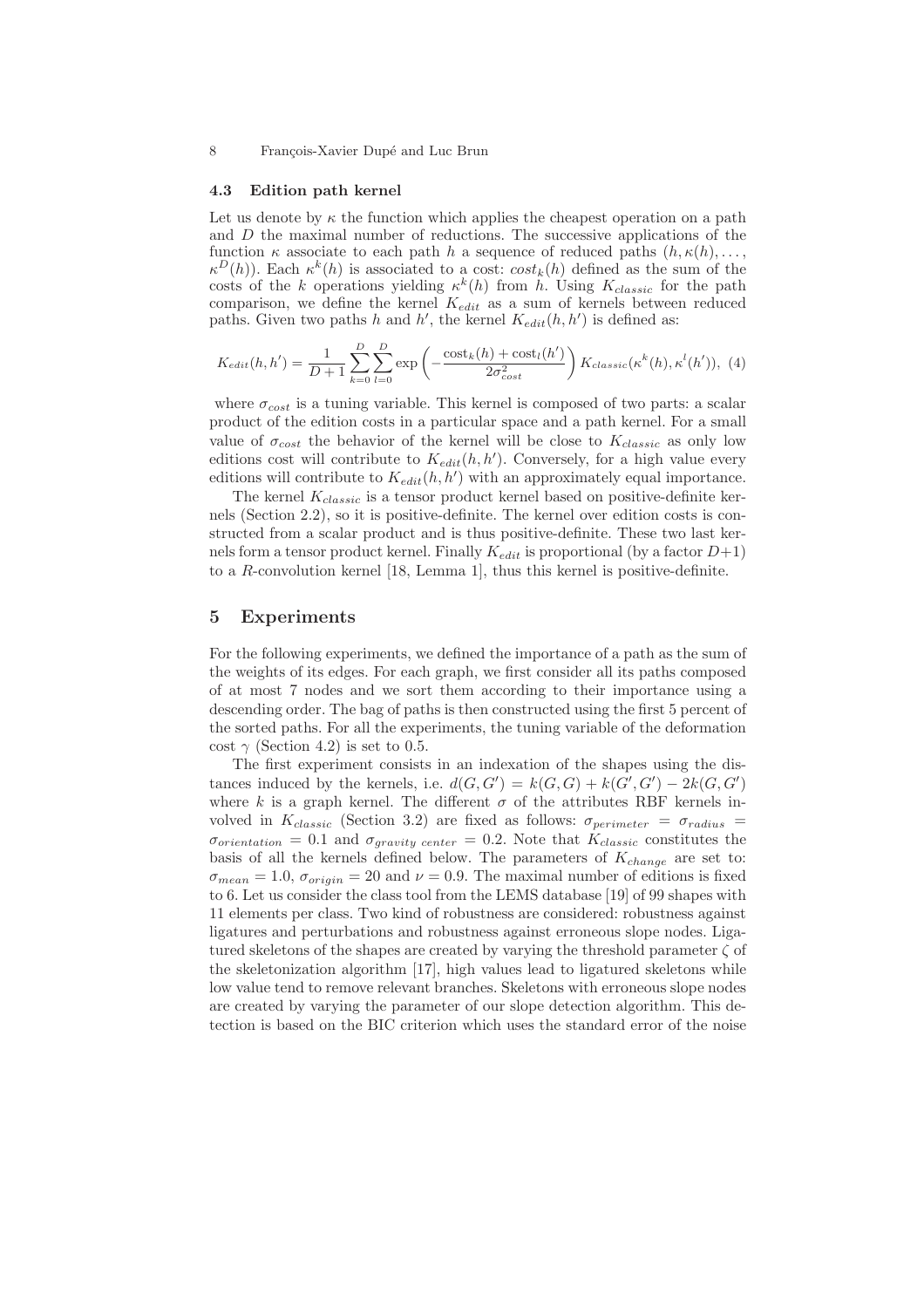

Fig. 3. Resistance to spurious slope changes (a) and spurious branches(b). For (a) and (b) the kernels are from top to bottom:  $K_{change, edit2}(-)$ ,  $K_{change, edit1}(11)$ , random walk kernel( $\text{-}$ ), and  $K_{change, classic}(\text{-})$ . (c) ROC curves for the classification of dogs and cats using:  $K_{change,edit}$  (-), random walk kernel (--) and  $K_{change, classic}$  (--).

 $\sigma_{BIC}$ . A small value of  $\sigma_{BIC}$  makes the criterion sensitive to small changes of slopes and gives many slope nodes, while high value makes the criterion insensitive to slope changes. Four kernels are compared: random walk kernel  $[8]$ ,  $K_{change}$ with  $K_{classic}$  (denoted as  $K_{change, classic}$ ) and 2 kernels using  $K_{change}$  with  $K_{edit}$ ( with  $\sigma_{cost} = 0.1$  for  $K_{change, edit1}$  and  $\sigma_{cost} = 0.2$  for  $K_{change, edit2}$ ). Using the distances induced by the kernels, shapes are sorted in ascending order according to their distance to the perturbed tool. Fig. 3(a) shows the mean number of tools inside the first 11 sorted shapes for an increasing value of  $\sigma_{BIC}$ . Fig. 3(b) shows the same number but for a decreasing threshold value  $\zeta$ . The two edition kernels show a good resistance to perturbations and ligatures as they get almost all the tools for each query. Their performances slightly decrease when shapes become strongly distorted. The kernel  $K_{change, classic}$  gives the worst results as the reduction of the bag of paths leads to paths of different lengths which cannot be compared with  $K_{classic}$  (Section 2.2). The random walk kernel is robust against slight perturbations of the shapes but cannot deal with severe distortion.

In the second experiment, we strain kernels by separating 49 dogs from 49 cats using a  $\nu$ -SVM. The three considered kernels are  $K_{change, classic}$ ,  $K_{change,edit}$ (with  $\sigma_{cost} = 0.5$ ) and random walk. The different  $\sigma$  of the attributes RBF kernels (Section 3.2) are fixed as follows:  $\sigma_{perimeter} = \sigma_{radius} = \sigma_{orientation} = 0.1$ and  $\sigma_{gravity\ center} = 0.5$ . The parameters of  $K_{change}$  are set to:  $\sigma_{mean} = 5.0$ ,  $\sigma_{origin} = 20$  and  $\nu = 0.9$ . We compute the ROC curves produced by kernels using a 10-fold cross-validation. Fig 3(c) presents the three ROC curves. The random walk kernel gives correct results, whilst the  $K_{change, classic}$  kernel confirms its poor performance. The  $K_{change, edit}$  kernel shows the best performances and a behaviour similar to the random walk kernel. Furthermore, on our computer a Core Duo 2 at 2GHz, the computational burden of the 98x98 Gram matrix is of approximately 23 minutes for  $K_{change, edit}$  and of 2.5 hours for the random walk kernel.